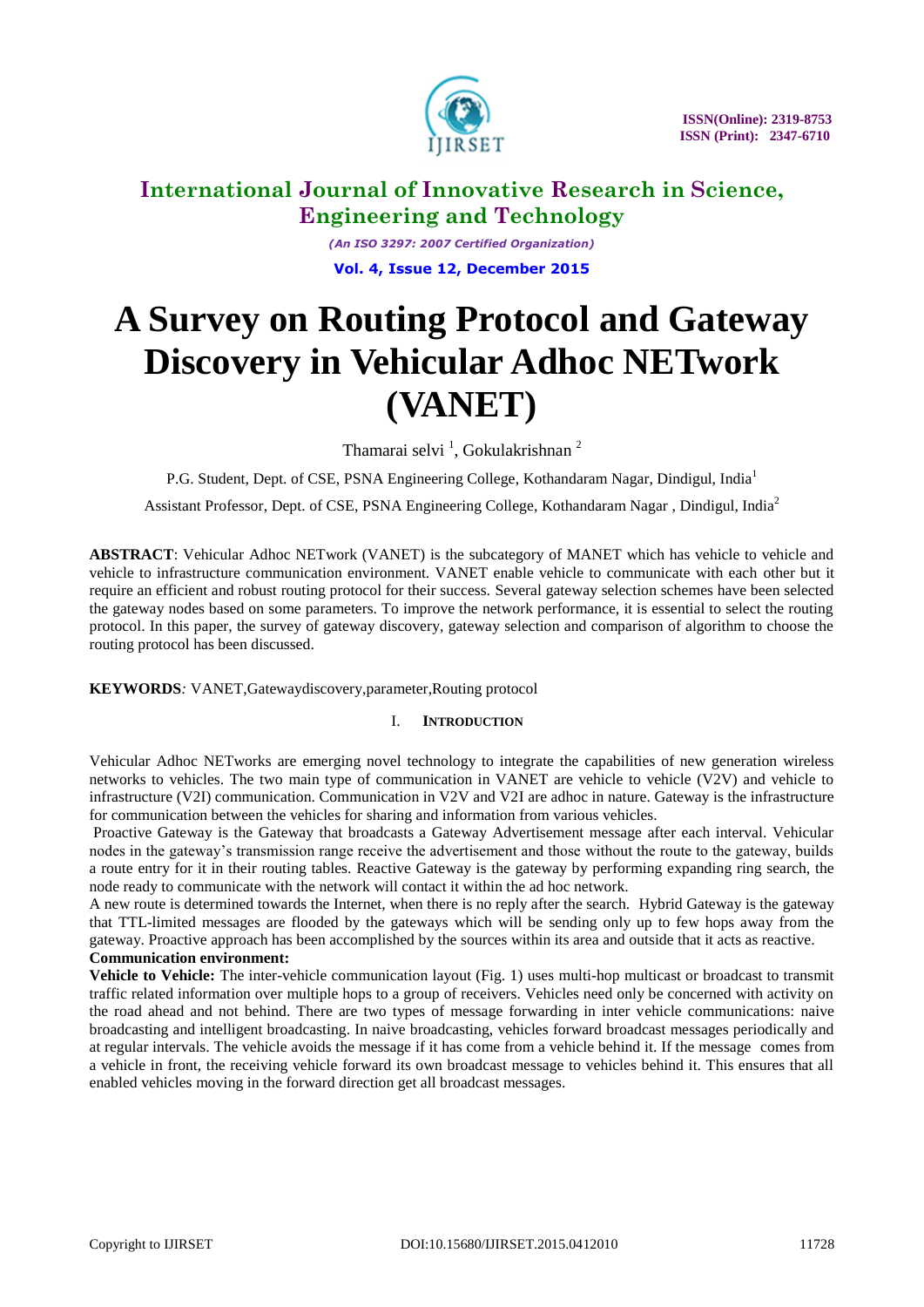

*(An ISO 3297: 2007 Certified Organization)* **Vol. 4, Issue 12, December 2015**



Fig.1. Vehicle-Vehicle communication

The obstacle of the naive broadcasting method is that large numbers of broadcast messages are generated, therefore, hike the risk of message collision resulting in lower message delivery rates and increased delivery times. Intelligent broadcasting with indirect acknowledgement addresses the problems inherent in naive broadcasting by limiting the number of messages broadcast for a provided event. If the event-detecting vehicle receives the same message from beyond, it presumes that at least one vehicle in the back has received it and ceases broadcasting.

# **Vehicle to infrastructure communication:**

Vehicle to Infrastructure given solution to longer-range vehicular networks. It makes use of pre-existing network infrastructure such as wireless access points (gateway or RSUs).



Fig.2. Vehicle-to-Infrastructure communication

Communications between vehicles and gateway are supported by Vehicle to Infrastructure (V2I) protocol. The Road side infrastructure involves additional installation costs.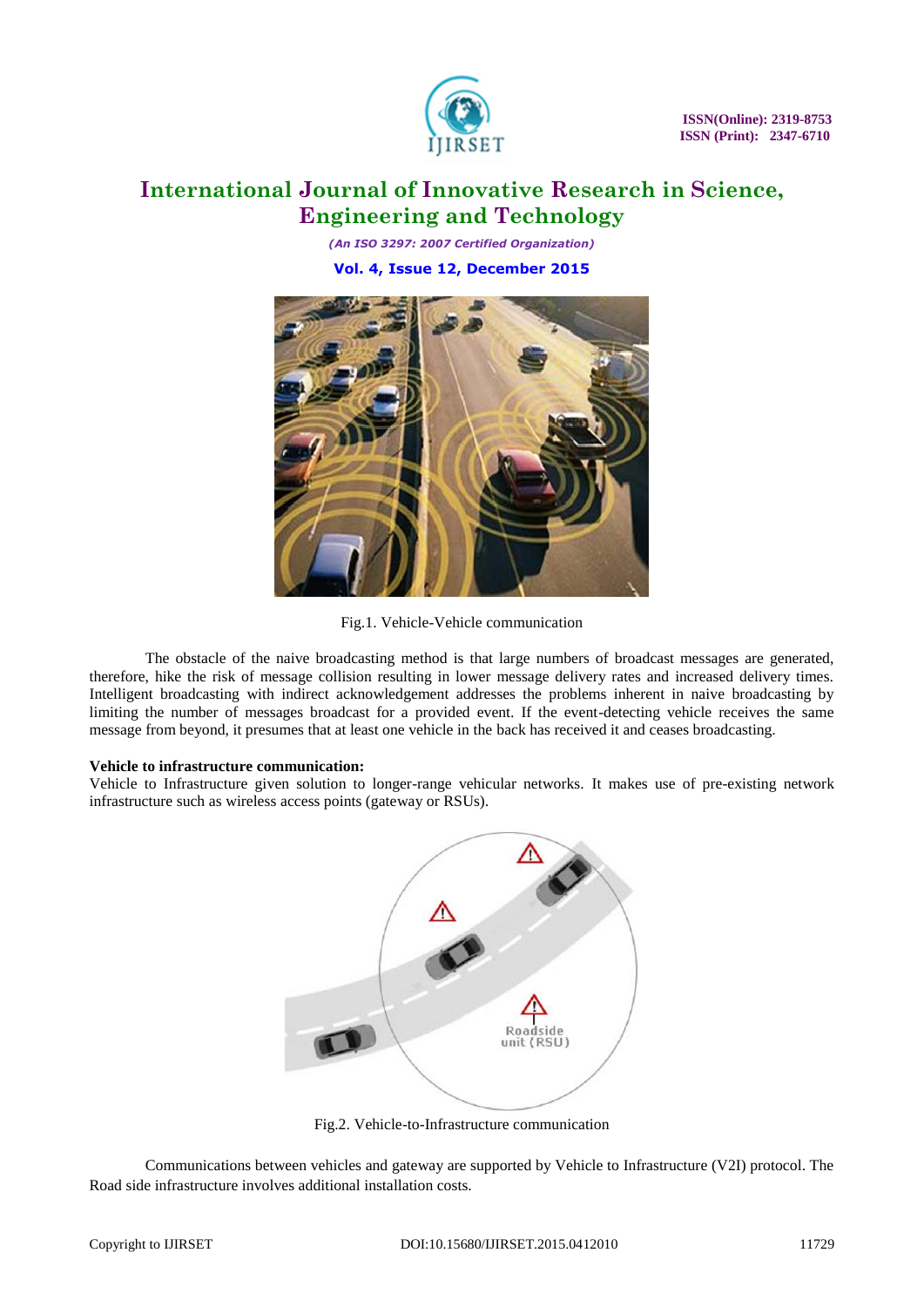

*(An ISO 3297: 2007 Certified Organization)*

**Vol. 4, Issue 12, December 2015**

# II. **GATEWAY DISCOVERY**

The gateway discovery can be classified into three major categories. They are



Fig.3. Gateway discovery classification

# **Proactive gateway discovery**

Gateways are periodically broadcasts its advertisement message With TTL and request ID. Client Vehicle sends a Request to Connect message to its related gateway according to previously received advertisement. Gateway replies either a positive or a negative response by sending a Response to Connect message. The connection from the client vehicle through the gateway is thus built.

## **Reactive gateway discovery**

The client vehicle broadcasts a Solicitation message. The gateway receiving the Solicitation message sends back to its own Advertisement message to the client vehicle which is requested. The client vehicle sends a Request to Connect message to the gateway based on the received advertisement. Gateway replies either a positive or a negative response by sending a Response to Connect message. The connection from the client vehicle through the gateway is too built.

## **Hybrid gateway**

Hybrid gateway discovery is the merging of proactive and reactive approaches. In hybrid gateway approach the gateway broadcasts the advertisement message in regular interval. The TTL is set to advertisement zone so that the advertisement message could be forward up to this minimum number of hops through the ad hoc network. The nodes within this receive this message and set based upon the proactive approach. The node outside this region discovers the default routes to the gateways using the reactive approach.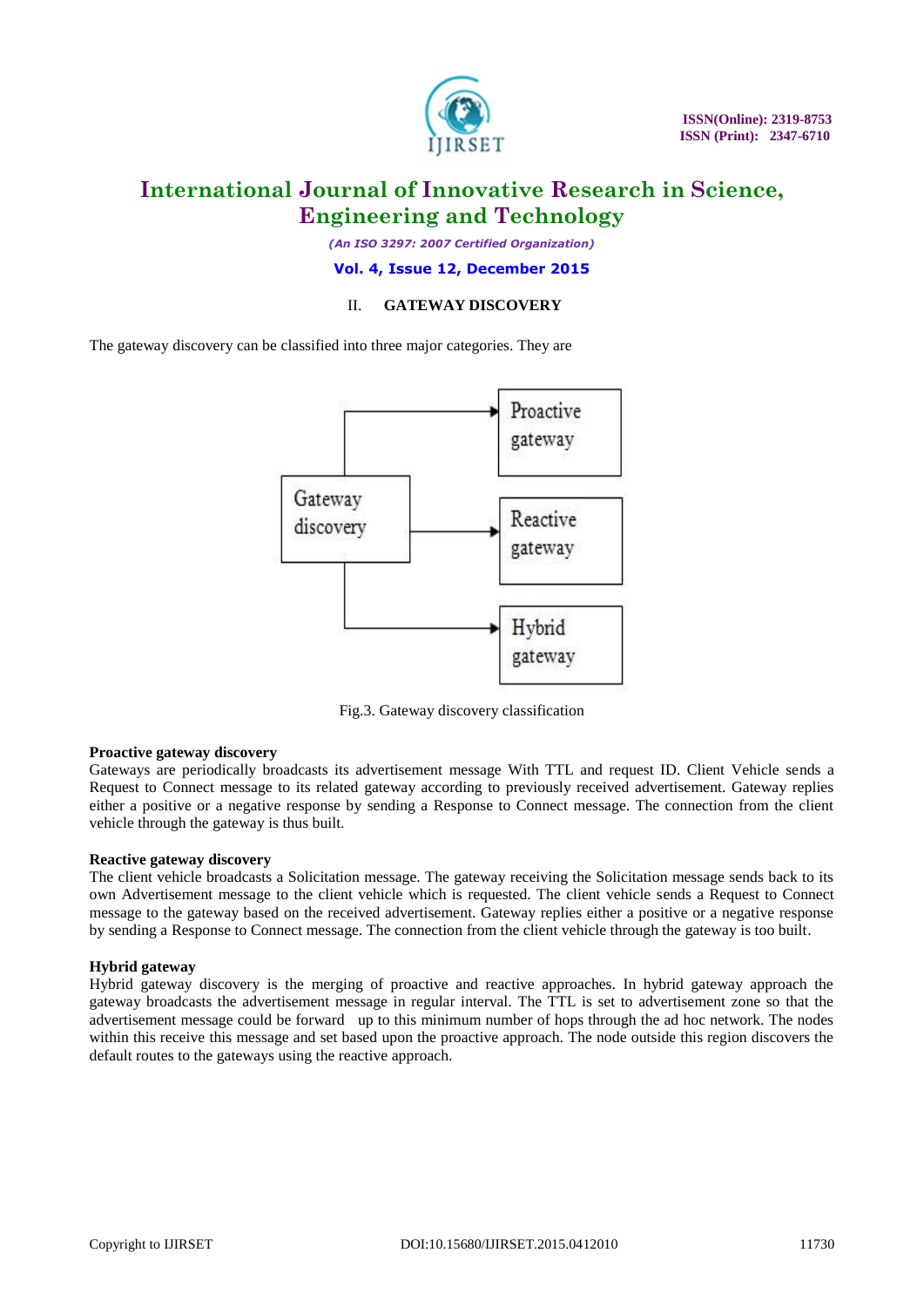

*(An ISO 3297: 2007 Certified Organization)*

**Vol. 4, Issue 12, December 2015**



Table1. Gateway discovery framework

# III. **PARAMETERS FOR GATEWAY SELECTION**

#### **Hop count parameter:**

Hop count is an essential metric. VANET routing protocol used this metric for routing in multi hop communication for gateway selection. However, the gateway can become a bottleneck when the traffic load is heavy there is a probability of increasing route error because of the intermediate nodes mobility while the gateway selection does not considering. the following figure shows the bottleneck node. The bottleneck node is defined as that it does not able to continue its progress with their neighbour node. The advantage of hop count is that it can reach its destination by using multi hop when the path is not available.



Fig.4. Bottleneck node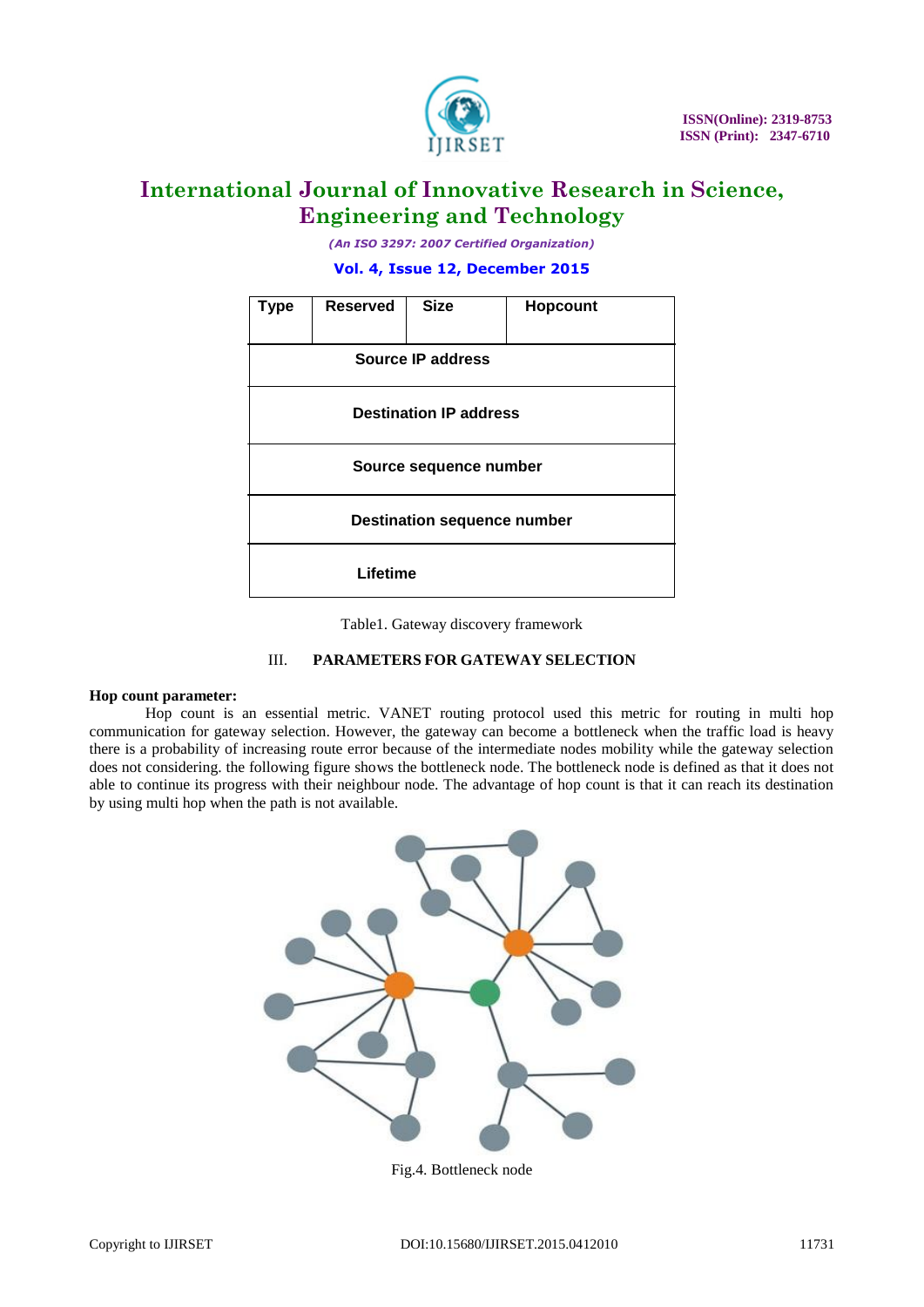

*(An ISO 3297: 2007 Certified Organization)*

#### **Vol. 4, Issue 12, December 2015**

#### **Mobility parameter:**

The mobility metric states the speed of each node in the path to the GW. The too fast node can cause topology change that needs to reselect the path which will increase the routing overhead increase the routing overhead. A gateway selection scheme which uses the Tracing-Value as a basic metric to select the gateway.

The Tracing value increases if a neighbouring node does not receive a broadcasting message before its duration expires. So, the larger value of tracing value means the higher probability of link failure. Therefore, the gateway node on a path with the minimum tracing value is selected.

This procedure consumes higher processing power than the hop count. However, considering the speed of the nodes adds additional cost to the selection method which will affect the network's performance. **Qos:**

Bandwidth is the total number of information that can be transmitted over a network in a given amount of time. it is usually expressed in bits/sec .The jitter provides the variation in latency. The loss shows the percentage of lost data. Network throughput is the rate of successful message delivery over a communication channel.

The bit rate that can be provided to a fixed data stream may be too low for real time services if all data streams get the same scheduling priority. The routers may fails to deliver some packets if their data is erroneous or they arrive when their buffers are already full is dropped packet.

The Maximum Normalized Capacity is known that the cost of the path represents the amount of wireless network resources consumed by sending a packet. Therefore, each router should select a gateway in so as to limit the hike in path lengths compared with their classical shortest path routing. Load degree is number of nodes, which are communicating with this candidate gateway. Residual energy is node available energy, supposing that the node may pick up its own residual energy information directly. Movement rate is absolute value of nodes movement speed, which is also picked up by the node itself.

#### IV. **ROUTING IN VANET**

#### **DSR:**

The DSR protocol is consisting of two main mechanisms that work together to allow the discovery and maintenance of source routes in the ad hoc network:

Route discovery is the mechanism by which a node Src wishing to send a packet to a destination node Dest obtains a source route to D. Route Discovery is used only when S attempts to send a packet to Dest and does not already know a route to Dest.

Route Maintenance is the mechanism by which node Src is able to detect, while using a source route to Dest, if the network topology has changed such that it can no longer use its route to Dest because a link along the route no longer works. When Route Maintenance indicates a source route is broken, Src can attempt to use any other route it happens to know to Dest, or it can invoke Route Discovery again to find a new route for subsequent packets to Dest. Route Maintenance for this route is used only when S is actually sending packets to Dest.

DSR algorithm is applicable to steady speed mobile network nodes. Assuming the network algorithm in the use of relatively small, and the receiving node has a different way, each packet are transmitted in the network driver software without having to filter through to the destination address. DSR is better than the other algorithms as it won't use DSR periodic route advertisement, which can save bandwidth and reduce power consumption. In the case of the network topology does not change, the agreement will not have any overhead. In addition, DSR allows nodes to remain in the routing buffer more than a route to the destination. Therefore, when a route is disconnected, the source node can find another route is an effective buffer zone routing. If you can find, you do not need to re-establish the route. For this case, DSR routing protocol is much faster than other repair. However, if the routing node in the source buffer can not find a valid routing destination, you must initiate the process of route discovery. Because the small range of assumptions and the need for source routing, DSR can not upgrade to a larger network.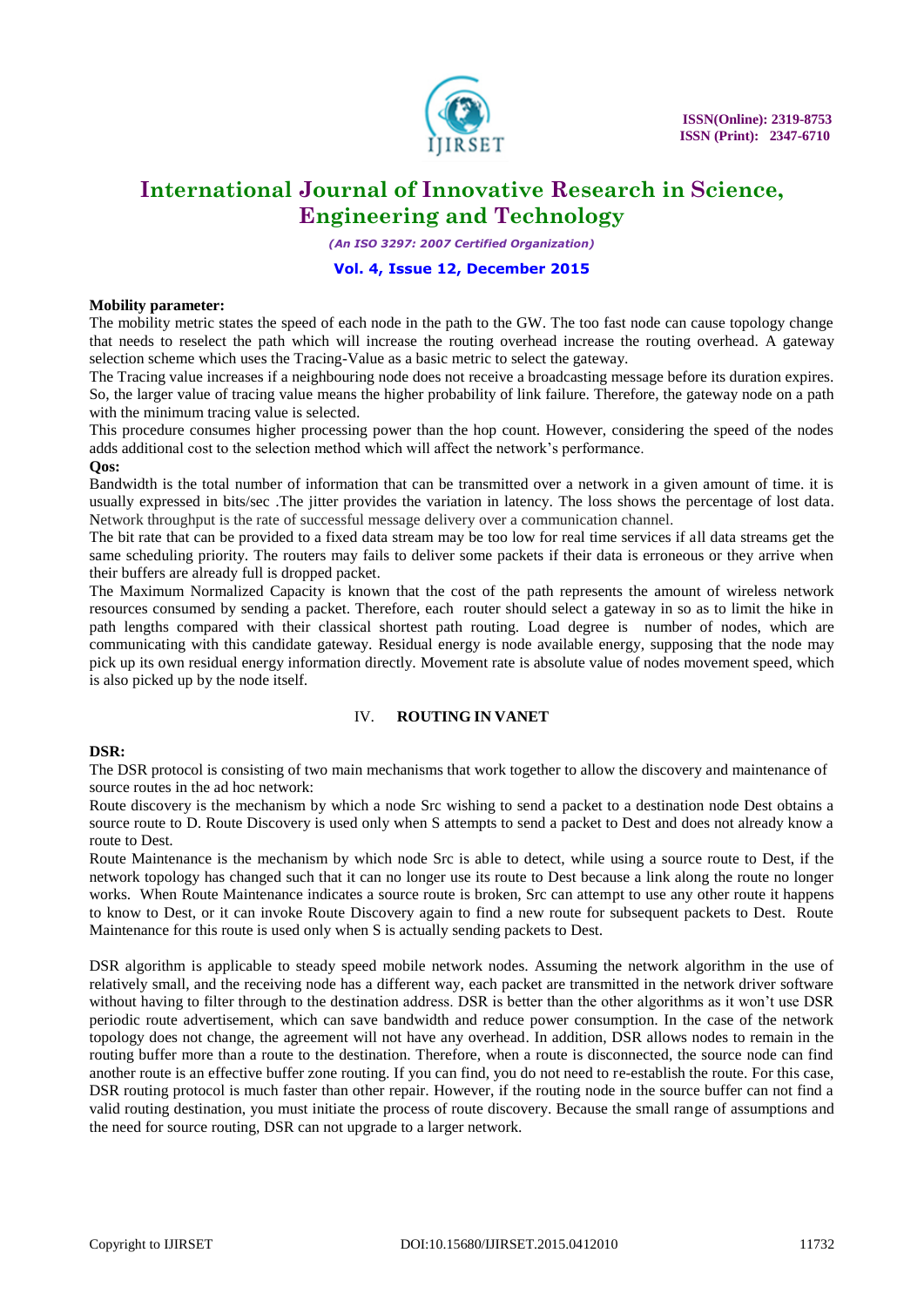

*(An ISO 3297: 2007 Certified Organization)*

#### **Vol. 4, Issue 12, December 2015**

#### **AODV:**

The Ad hoc On Demand Distance Vector (AODV) is the routing protocol which is intended for use by nodes in an ad hoc network. It offers quick modification to dynamic link conditions, low processing and memory overhead, low network utilization, and found unicast routes to sink within the ad hoc network.

It uses destination sequence numbers to ensure loop freedom at all times avoiding problem. Route request, route reply and route errors are the message types defined by AODV. These types received via UDP and IP header. It offers quick adaptation to dynamic link condition, low processing, and memory overhead, low network utilization and determine unicast destination route.

**Destination sequenced distance vector (DSDV):** The Destination sequenced distance vector is the table driven routing protocol. The route is maintained through the routing table. This routing table contains the information about all the nodes in the network i.e. nodes present in network, next node to each sink, metric and the sequence number. The route taken the judgment through the sequence number and metric used in the table. Only the table with very recently updated or modified sequence number is used. This table is updated by a regular interval or when the change in table has happened. The sudation of the routing table for regular interval of time makes the utilization of the battery power whether the network remains ideal or populated.

## V. **ROUTING ALORITHM**

#### **Gateway migration algorithm (GMA)**

The GMA along with the propagation mechanism of QOS parameters during the gateway discovery process. Analyze gateway selection scheme based on QoS in the gateway migration algorithm, where each node periodically advertises its parameters within a reactive region. Some of the advantages of the gateway migration algorithm is to Improve qos, improve network throughput, Increase the packet delivery ratio.

#### **ABR Algorithm:**

ABR algorithm is a compromise between broadcast and point to point routing, connection-oriented packet forwarding mechanism. The ABR service provides better service for data traffic by periodically advising sources about the rates at which they should be transmitting. The switches monitor their load and divide the available bandwidth fairly among active flows. This allows competing sources to get a fair share of the bandwidth while also allowing the link to be fully utilized

#### **SSR Algorithm**

SSR algorithm is the logical offspring ABR algorithm. Routing nodes along the path is based on signal strength and location stability.

#### **TORA Algorithm:**

TORA is a link reversal algorithm which is proper for high density node networks. One advantage of TORA is to maintain multiple routes, that can be a source / destination multiple routes to improve. Advantages of the above algorithm are that it can improve the quality of communication over the network it is used to select feasible path.

#### **Table driven routing algorithm:**

Table-driven routing will be used in any case of the path is constantly using each other to share information between nodes to maintain routing table.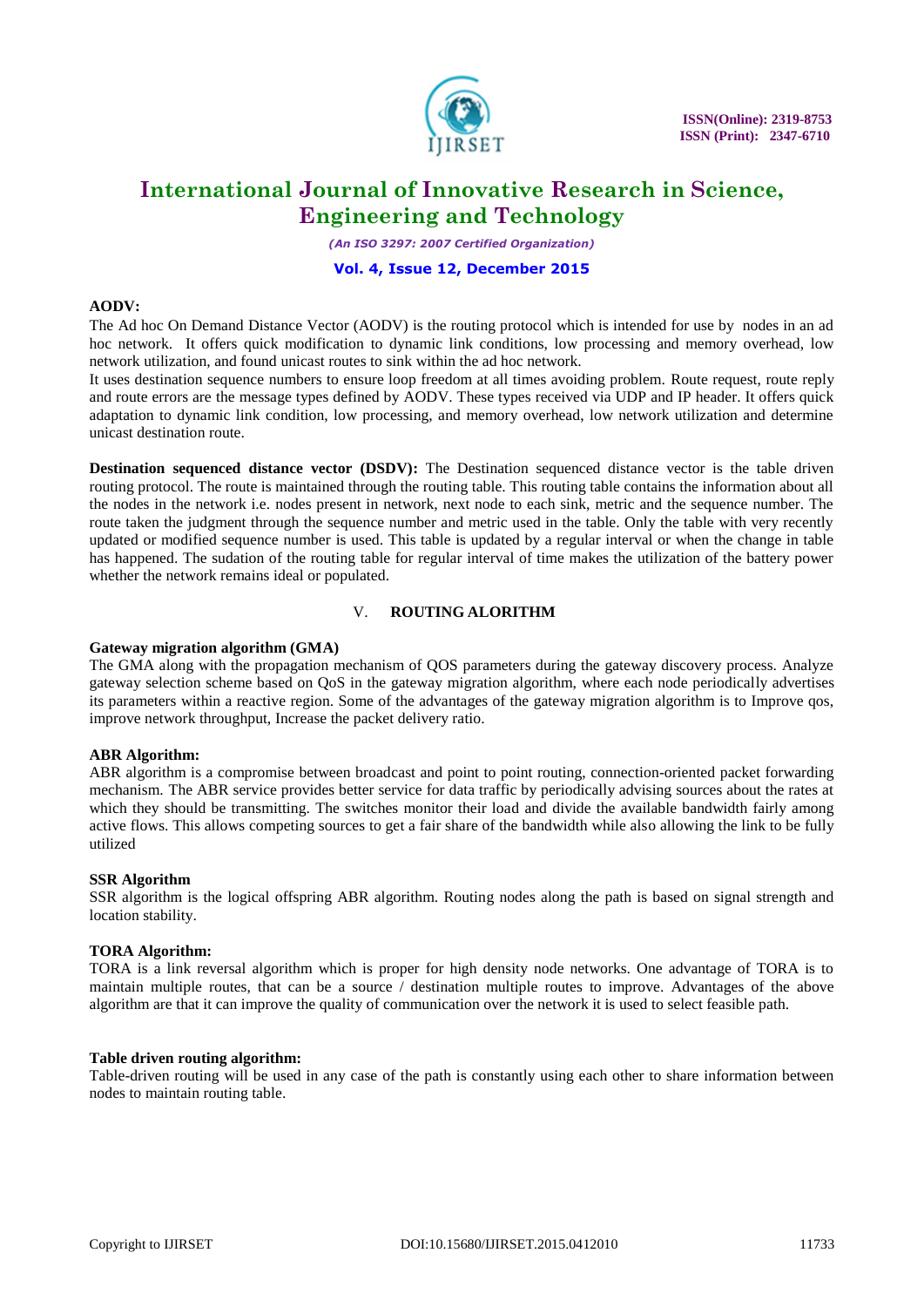

*(An ISO 3297: 2007 Certified Organization)*

## **Vol. 4, Issue 12, December 2015**

|                    | <b>SOURCE</b> | <b>TABLE DRIVEN</b>  |
|--------------------|---------------|----------------------|
|                    | <b>DRIVEN</b> |                      |
| <b>ROUTING</b>     | <b>DSDV</b>   | AODV, SSR, DSR, TORA |
| <b>PROTOCOL</b>    |               |                      |
| <b>DELAY</b>       | Low           | High                 |
|                    |               |                      |
| <b>LOAD</b>        | High          | Low                  |
|                    |               |                      |
| <b>POWER</b>       | High          | Low                  |
| <b>CONSUMPTION</b> |               |                      |
| <b>BANDWIDTH</b>   | High          | Low                  |
| <b>COST</b>        |               |                      |

Table2. Comparison of table driven and source driven routing

|                      | <b>ADOV</b>                | <b>DSR</b>              | <b>SSR</b>               | <b>ABR</b>              | <b>TORA</b>      |
|----------------------|----------------------------|-------------------------|--------------------------|-------------------------|------------------|
| Complexity           | Medium                     | Medium                  | High                     | High                    | High             |
| Multipath<br>support | N <sub>0</sub>             | Yes                     | N <sub>0</sub>           | N <sub>0</sub>          | Yes              |
| Path                 | Latest<br>shortest<br>path | <b>Shortest</b><br>path | <b>Shortes</b><br>t path | <b>Shortest</b><br>path | Shortest<br>path |
| Loop<br>freedom      | Yes                        | Yes                     | Yes                      | Yes                     | Yes              |

Table 3: Routing protocol comparison

The above table discuss that the comparison of routing protocol.

## VI. **RELATED WORKS**

## **BCRPV**

Most of the routing protocols have been proposed to determine routes between vehicles and gateways. However, most of these protocols do not use the bandwidth which is a insufficient resource in VANETS.Amadouadama ba, abdelhakim hafid, jawad drissi proposed a routing protocol to connect vehicles to Internet through mobile gateways with the objective to make optimized use of the network bandwidth. Indeed, the protocol significantly reduces the communication overhead required to create and maintain the routes relying on the mobility of the gateways. PBR establishes routes preemptively before existing ones rupture using predicted lifetimes of the routes. The basic idea behind PBR is to preempt route failures and made the most of connection existing leading to a smaller network downtime. BCRPV connects vehicles to Internet via gateways using predicted lifetimes of routes [10].

#### **EAP**

Amit Kumar Gupta, Naveen Kumar Gupta, Rakesh Kumar proposed that the path established with the RSU is secure as the path may includes quite a few malicious nodes or even congested nodes that may drop the packets it receives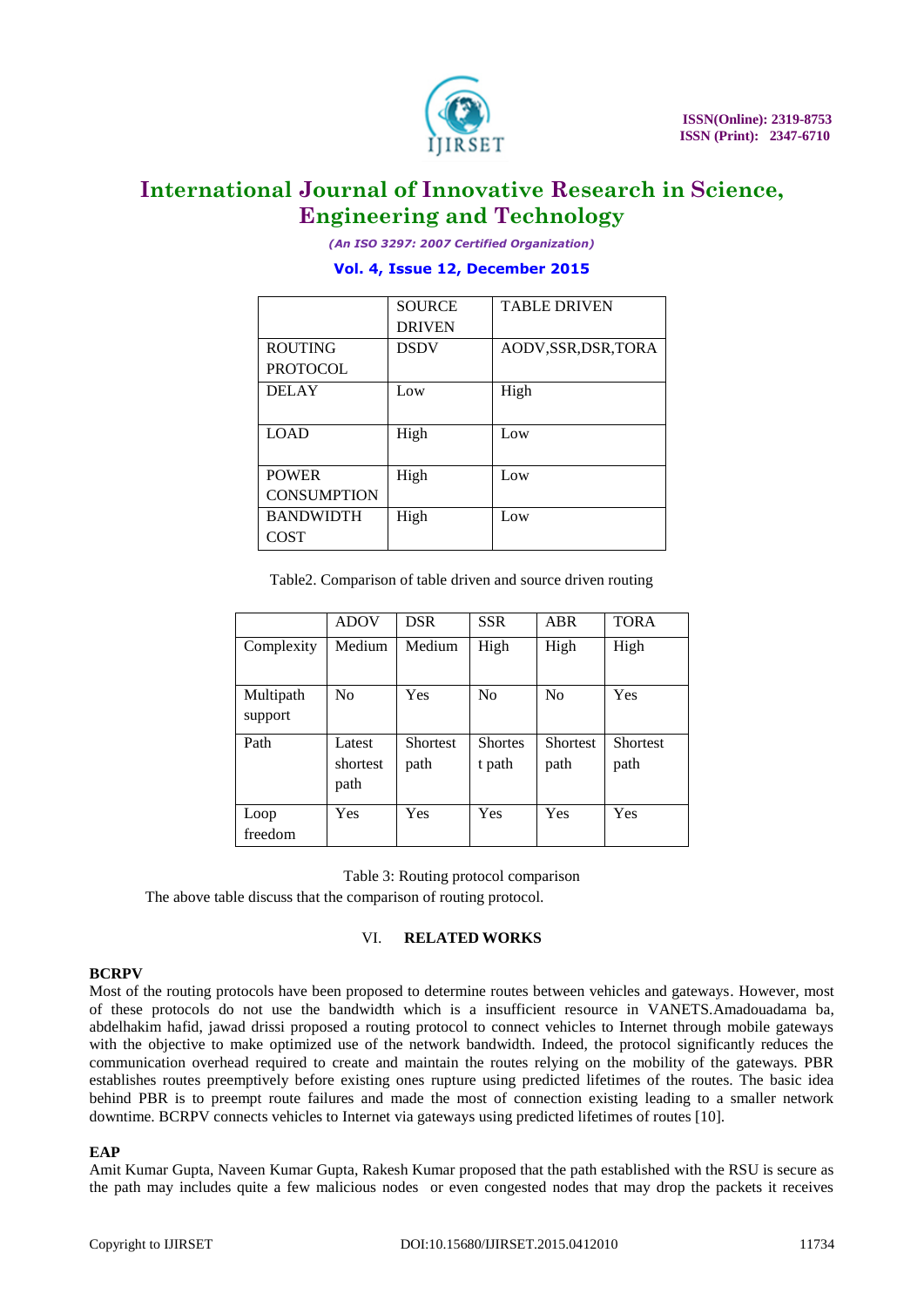

*(An ISO 3297: 2007 Certified Organization)*

### **Vol. 4, Issue 12, December 2015**

without forwarding. To overcome the situation and offered a host-to-host security, it is important to select a trusted secure gateway and authenticate it, which can be reached via trusted and traffic less route and trusted node. An efficient secure gateway selection and authentication scheme in MANET has been designed. This scheme provides secure gateway discovery and efficient trusted route through which secure data are transferred. A secure GW selection scheme that is aimed at selecting the secure efficient GW candidate node that could be reached via secure, trusted and uncongested path and thereafter, provide a host-to-host security in the integrated network.Protocol used here is Extensible Authentication Protocol (EAP).The EAP contain an authentication server that validates the node information[3].

## **MRBDAS**

A MANET accessing routing algorithm for internet, based on dynamic gateway adaptive selection. The algorithm employs the methods of multi paths and query localization technique based on old path information to maintain routing adaptively. To provide a better performance of MANET accessing Internet, it is a key problem to select suitable gateways. In MRBDAS, the destination node answers for selecting dynamic gateways, so its behavior will affect accessing performance of entire network [7].

#### **DYMO**

Rajesh Gargi yogesh chaba R.B.patel proposed a hybrid Mobile Ad Hoc Network (MANET) is provided by gateways (GWs), which connect the MANET to the Internet. Hybrid MANETs are weak to more security threats while routing through the gateways. Gateway is classified into two classified into public gateway and protected gateway. Protected gateway can route both public and protected data. On the contrary, public gateway can just route public data. Among multiple gateways, a gateway is elected using multi criteria gateway selection strategy. Transmission of public data through prGW does not require any authentication but transmission of protected data through prGW requires authentication phase. Authentication of prGW with mobile nodes is performed using pre-authentication and utility function. For performing the authentication process, each prGW employs Extensible Authentication Protocol (EAP). The used Protocol is DYMO.DYMO can work as both proactive and reactive routing protocol [11].

## **ECDSA**

S.Biswas et al have proposed a safety message authentication scheme for vehicular ad hoc networks using an ID based technique offers a certificate low public key verification while a proxy signature provide flexibility in authenticated message and trust management. In this scheme ID based proxy signature framework with the standard ECDSA for VANET's gateway originated safety application message is incorporated.An ID-based signature allows a verifier to use a publicly well known piece information about the signer for the verification of the digital signature.Based on the context, the public information could be an actual identity of the signer.This scheme has an advantage of ECDSA employs a relatively short encryption key [2].

## **ABAKA**

J.L.Huang, et al had proposed a anonymous batch authenticated and key agreement (ABAKA) scheme to authenticate multiple request sent from different vehicles and establish different session key for different key at the same time. ABAKA can efficiently authenticate multiple requests by one verification operation and negotiate a session key with each vehicle by one broadcast message. The advantage of the ABAKA system is the message delay and message loss rate are less than that of the existing elliptical curve digital signature algorithm based scheme. It also lowers verification delay and transmission overhead [4].

# VII. **CONCLUSION**

Routing is one of the most important parameter in vehicle to vehicle communication (V2V) and vehicles to infrastructure communications (V2I). Thus this survey has presented an overview about the various routing protocols of VANET.The paper also characterizes the advantages and limitations of the protocols by comparing the different parameters and also about the gateway discovery and selection of gateway.